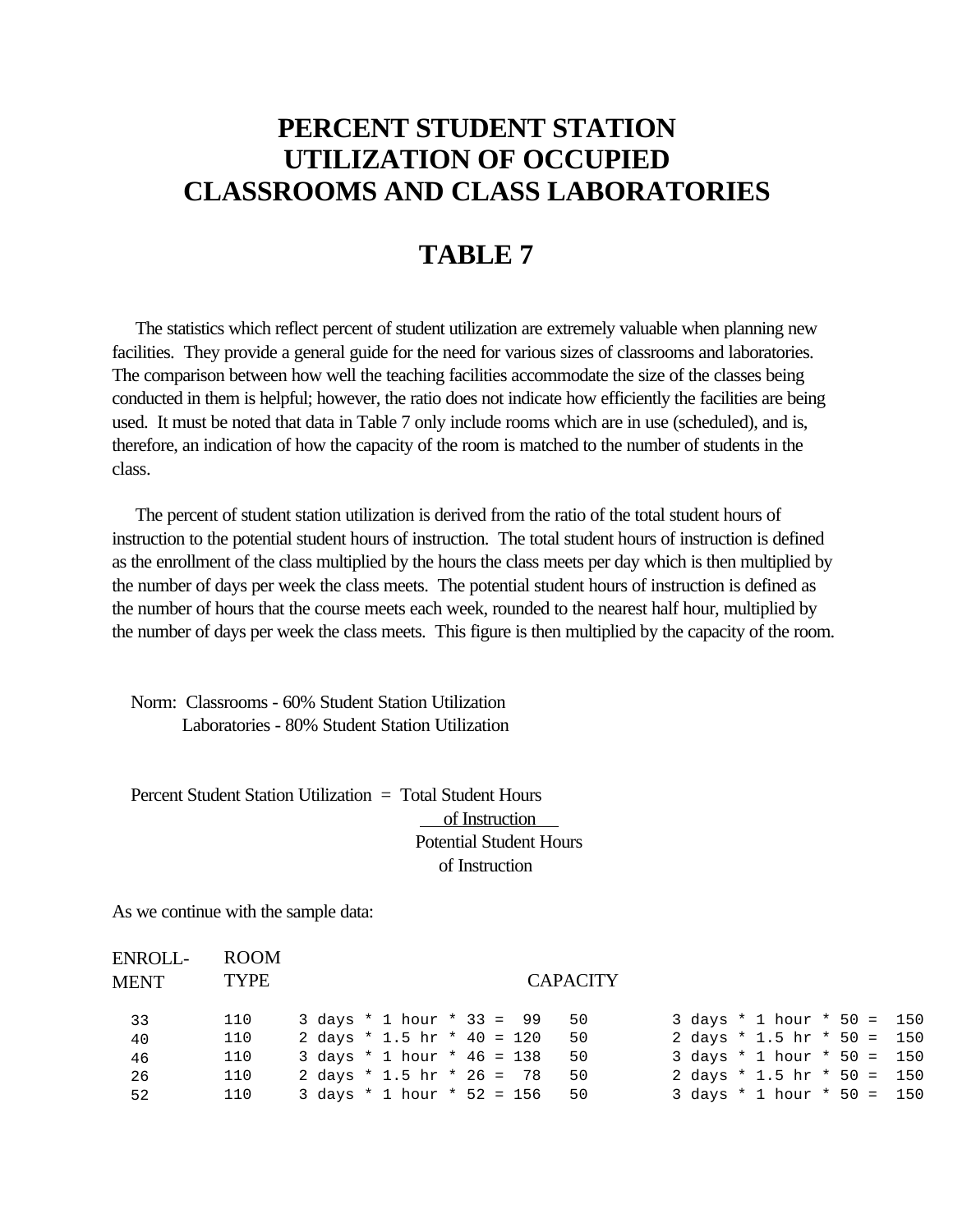| 45 | 110                    | 3 days * 1 hour * 45 = 135                                                                                                                                     |        | 50          | 3 days * 1 hour * 50 =     |          | 150   |
|----|------------------------|----------------------------------------------------------------------------------------------------------------------------------------------------------------|--------|-------------|----------------------------|----------|-------|
| 54 | 110                    | 2 days * 1.5 hr * 54 = 162                                                                                                                                     |        | 50          | 2 days * 1.5 hr * 50 =     |          | 150   |
| 26 | 110                    | 3 days * 1 hour * 26 = 78                                                                                                                                      |        | 50          | 3 days * 1 hour * 50 = 150 |          |       |
| 30 | 110                    | $3 \text{ days} * 1 \text{ hour} * 30 = 90$                                                                                                                    |        | 50          | 3 days * 1 hour * 50 = 150 |          |       |
| 39 | 110                    | 2 days * 1.5 hr * 39 = 117                                                                                                                                     |        | 50          | 2 days * 1.5 hr * 50 = 150 |          |       |
|    |                        |                                                                                                                                                                | TOTALS | 1,173       |                            |          | 1,500 |
| 17 | 210                    | 1 day * 3 hrs * 17 = 51                                                                                                                                        |        | 24          | 1 day * 3 hrs * 24 =       |          | 72    |
| 14 | 210                    | 1 day * 3 hrs * 14 =                                                                                                                                           | 42     | 24          | 1 day * 3 hrs * 24 =       |          | 72    |
| 25 | 210                    | 3 days * 1 hour * 25 = 75                                                                                                                                      |        | 40          | $1 day * 3 hrs$            | $*$ 40 = | 120   |
| 35 | 210                    | 3 days * 1 hour * 35 = 105                                                                                                                                     |        | 40          | $1 day * 3 hrs$            | $* 40 =$ | 120   |
| 30 | 210                    | 2 days * 1.5 hr * 30 =                                                                                                                                         | 90     | 40          | $1 day * 3 hrs$            | * $40 =$ | 120   |
| 29 | 210                    | 1 day * 3 hrs * 29 =                                                                                                                                           | 87     | 40          | $1 day * 3 hrs$            | * $40 =$ | 120   |
| 21 | 210                    | $1 day * 3 hrs * 21 = 63$                                                                                                                                      |        | 40          | $1 day * 3 hrs$            | $* 40 =$ | 120   |
| 22 | 210                    | 1 day * 3 hrs * 22 = 66                                                                                                                                        |        | 40          | $1 day * 3 hrs$            | * $40 =$ | 120   |
| 13 | 210                    | $1 day * 3 hrs * 13 = 39$                                                                                                                                      |        | 24          | $1 day * 3 hrs$            | $* 24 =$ | 72    |
| 16 | 210                    | 1 days * 3 hrs * 16 = 48                                                                                                                                       |        | 24          | $1 day * 3 hrs * 24 = 72$  |          |       |
|    |                        |                                                                                                                                                                | TOTALS | ----<br>666 |                            |          | 1,008 |
|    | Capacity in Classrooms | Total Student Hours in Classrooms =<br>1173<br>$------ = .782$ or 78%<br>-------------------------------------<br>1500<br>$\mathbf{r} = \mathbf{r} \mathbf{r}$ |        |             |                            |          |       |
|    |                        | Total Student Hours in Class Laboratories =                                                                                                                    | 666    |             |                            |          |       |
|    |                        | Capacity in Class Laboratories $=$                                                                                                                             | 1008   |             |                            |          |       |
|    |                        |                                                                                                                                                                |        |             |                            |          |       |

The report for one institution would look like this:

|             |       | FTE CLASSROOMS | <b>LABORATORIES</b> |
|-------------|-------|----------------|---------------------|
| Institution | 5.411 | 78.2           | 66.0                |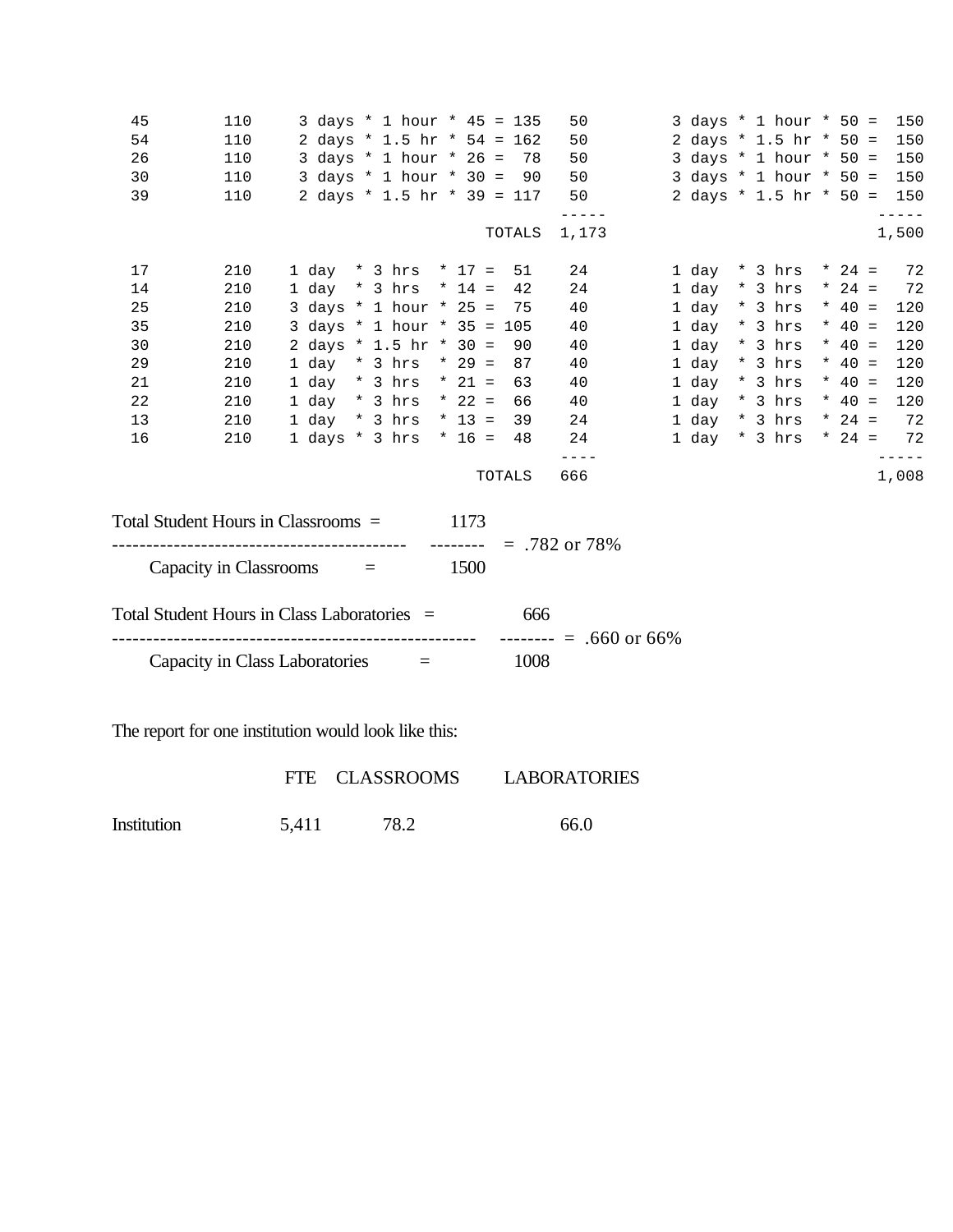## **TABLE 7 PERCENT STUDENT STATION UTILIZATION OF OCCUPIED CLASSROOMS AND CLASS LABORATORIES**

|                                         |            | <b>CLASSROOMS</b> |              |              |      | <b>LABORATORIES</b> |              |              |              |       |       |
|-----------------------------------------|------------|-------------------|--------------|--------------|------|---------------------|--------------|--------------|--------------|-------|-------|
| <b>INSTITUTION</b>                      | <b>FTE</b> | 2003              | 2002         | 2001         | 2000 | 1999                | 2003         | 2002         | 2001         | 2000  | 1999  |
| <b>PUBLIC FOUR YEAR INSTITUTIONS</b>    |            |                   |              |              |      |                     |              |              |              |       |       |
| LSU A&M (Including Ag. & Law)           | 29,348     | 63.9              | 62.1         | 58.0         | 63.7 | 60.7                | 57.1         | 94.4         | 59.5         | 63.6  | 86.5  |
| University of Louisiana in Lafayette    | 13,963     | 59.8              | 62.3         | 61.2         | 61.0 | 66.0                | 67.8         | 70.1         | 68.1         | 68.8  | 69.0  |
| Southeastern Louisiana University       | 13,134     | 65.6              | 67.6         | 68.0         | 67.6 | 66.8                | 59.5         | 64.0         | 69.5         | 52.5  | 62.1  |
| University of New Orleans               | 12,971     | $^{\star\star}$   | 53.1         | 51.5         | 51.5 | 49.2                | $\star\star$ | 81.1         | 75.8         | 75.8  | 87.1  |
| Louisiana Tech University               | 10,609     | 51.6              | 46.1         | 49.2         | 52.2 | 53.2                | 61.9         | 56.1         | 53.3         | 47.9  | 55.0  |
| Northwestern State University           | 8,634      | 56.3              | 58.0         | 55.7         | 48.9 | 45.7                | 43.6         | 51.8         | 46.3         | 52.8  | 51.9  |
| Southern University A&M                 | 8,772      | 56.9              | 56.9         | 58.8         | 64.8 | $\star\star$        | 72.0         | 75.5         | 73.8         | 82.6  | $**$  |
| University of Louisiana in Monroe       | 7,427      | 55.4              | $\star\star$ | $\star\star$ | 54.3 | 51.9                | 56.6         | $\star\star$ | $\star\star$ | 67.9  | 69.5  |
| <b>McNeese State University</b>         | 7,248      | 51.7              | 52.7         | 53.1         | 52.6 | 53.1                | 43.3         | 40.9         | 37.5         | 38.8  | 42.6  |
| <b>Nicholls State University</b>        | 6,082      | 53.1              | 53.0         | 52.0         | 53.3 | 53.3                | 42.1         | 41.2         | 50.9         | 45.9  | 47.8  |
| <b>Grambling State University</b>       | 4,339      | 45.7              | 47.6         | 64.3         | 39.8 | 45.0                | 73.5         | 75.3         | 71.9         | 56.7  | 63.2  |
| LSU in Shreveport                       | 3,122      | 51.0              | 48.0         | 49.2         | 47.0 | $\star\star$        | 58.2         | 55.6         | 58.6         | 58.0  | $**$  |
| Southern University at New Orleans      | 2,811      | 60.7              | 54.3         | 75.1         | 76.9 | 80.7                | 78.3         | 84.2         | 112.7        | 112.8 | 125.6 |
| LSU at Alexandria                       | 2,015      | 37.3              | 42.5         | 40.2         | 41.2 | 47.8                | 59.8         | 77.6         | 62.2         | 66.8  | 74.0  |
| <b>PUBLIC TWO YEAR INSTITUTIONS</b>     |            |                   |              |              |      |                     |              |              |              |       |       |
| <b>Delgado Community College</b>        | 10,583     | 65.6              | 67.2         | $***$        | 61.0 | 61.2                | 61.6         | 56.7         | $***$        | 59.8  | 58.3  |
| <b>Baton Rouge Community College</b>    | 3,902      | 79.7              | 72.7         | 14.5         | 85.6 | 82.2                | 91.7         | 92.9         | 21.4         | 89.6  | 96.6  |
| <b>Bossier Parish Community College</b> | 2,802      | $\star\star$      |              |              |      |                     | $\star\star$ |              |              |       |       |
| <b>LSU at Eunice</b>                    | 2,266      | 55.5              | 54.8         | 49.8         | 46.0 | 53.6                | 53.9         | 51.8         | 51.6         | 40.4  | 73.8  |
| Southern University at Shreveport       | 1,694      | 45.3              | 52.7         | 47.9         | 43.9 | 46.2                | 77.1         | 84.2         | 69.8         | 57.2  | 59.4  |
| Elaine P. Nunez Community College       | 1,611      | 50.8              | $\star\star$ | 44.9         | 72.2 | $***$               | 69.3         | $\star\star$ | 73.9         | 60.8  | $***$ |
| L.T.C. - Sowela                         | 1,167      | 76.9              |              |              |      |                     | 24.0         |              |              |       |       |
| South Louisiana Community College       | 801        | 70.3              |              |              |      |                     | 78.8         |              |              |       |       |
| <b>River Parishes Community College</b> | 426        | $\star\star$      | 61.4         | 62.7         | 59.3 | 46.2                | $\star\star$ | 58.3         | 54.1         | 62.5  | 59.4  |
| L.T.C. - Fletcher                       | 359        | 37.9              |              |              |      |                     | 20.4         |              |              |       |       |
| Louisiana Delta Community College       | 301        | $***$             |              |              |      |                     | $\star\star$ |              |              |       |       |

\*DOES NOT INCLUDE SATURDAY CLASSES

\*\*NOT AVAILABLE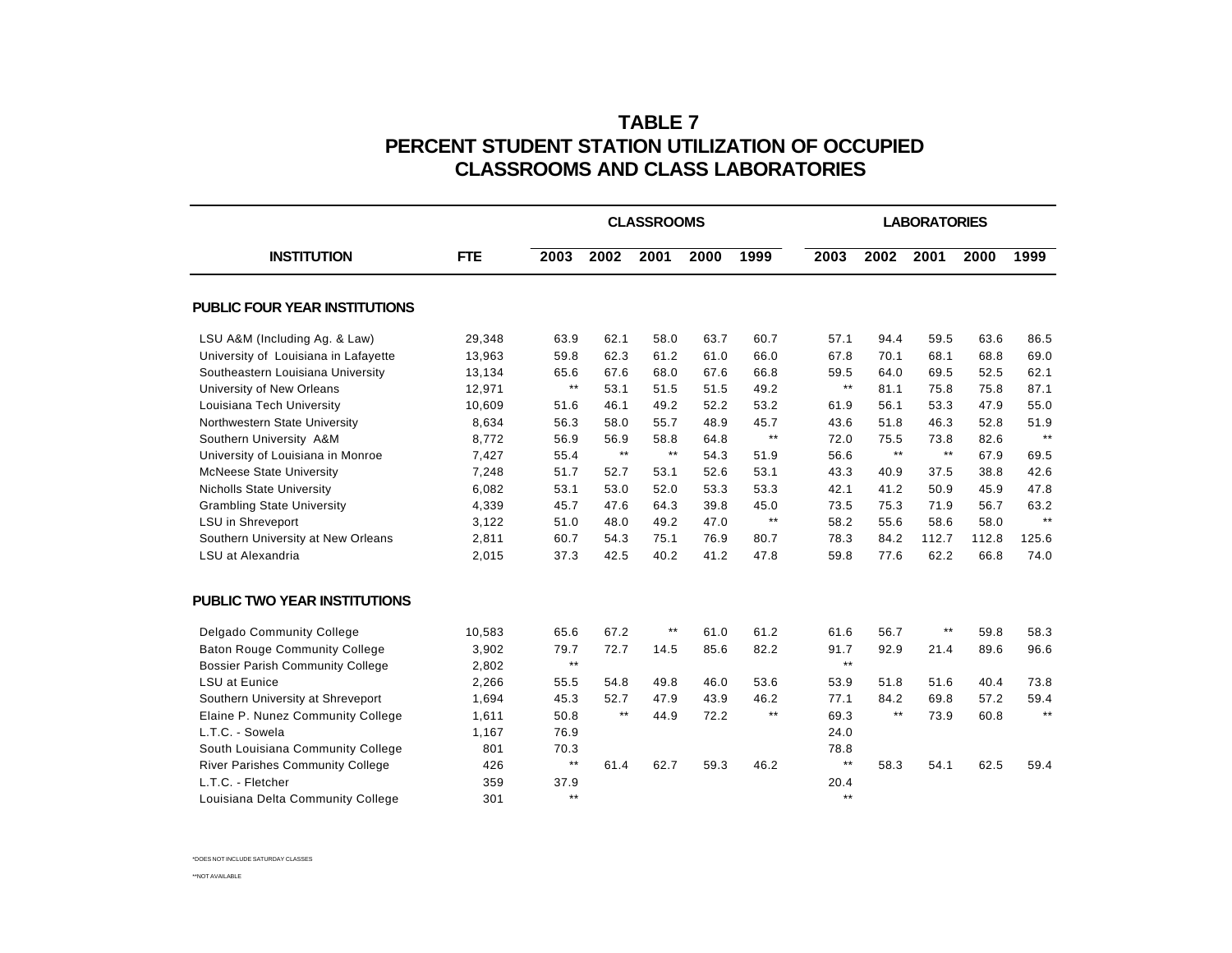